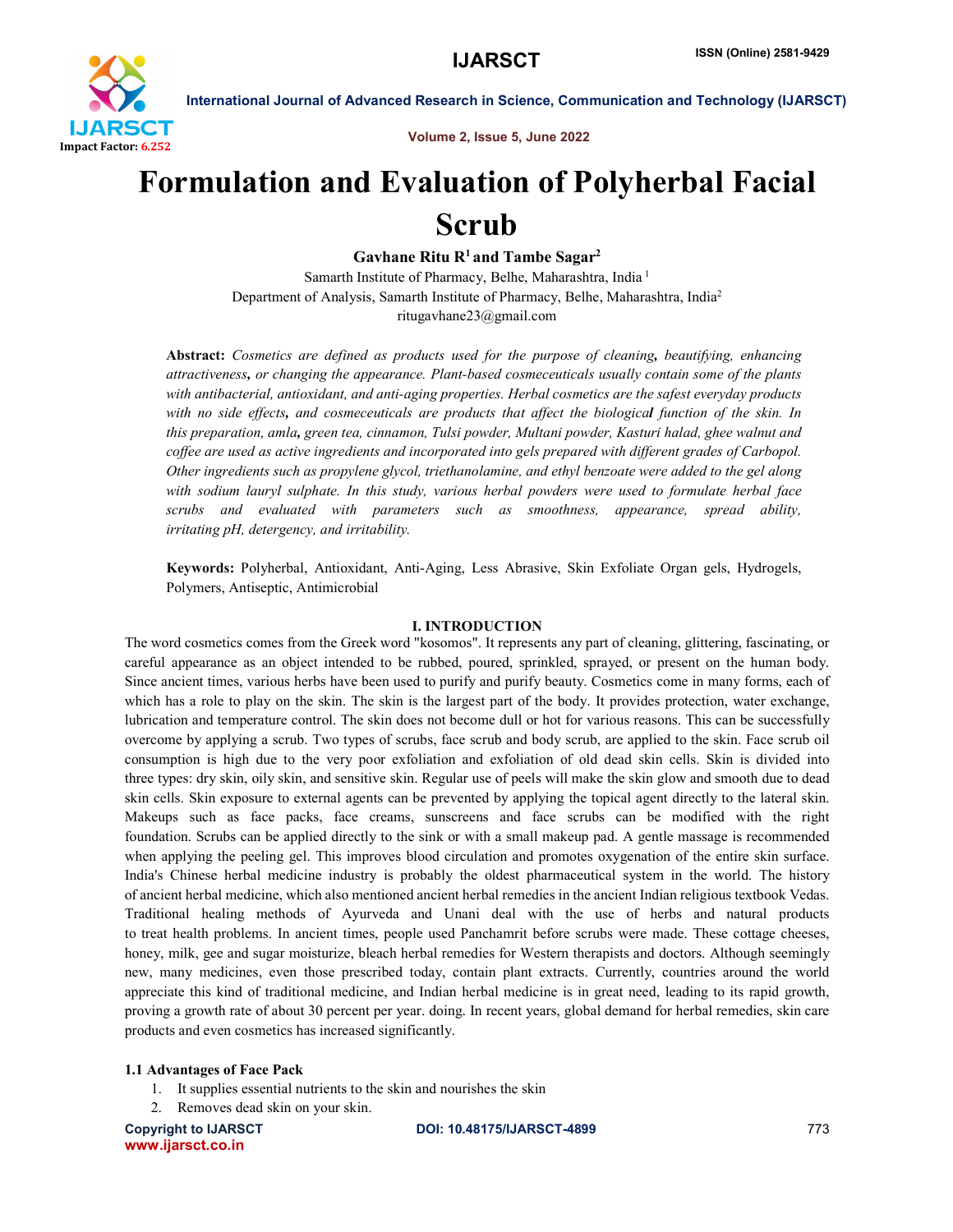



.

International Journal of Advanced Research in Science, Communication and Technology (IJARSCT)

# Volume 2, Issue 5, June 2022

- 3. Scrub the skin to make it smooth and smooth, and improve the texture of the skin.
- 4. Peeling contains natural whitening ingredients, which makes it even more effective
- 5. Ingrown hair is always a problem and scrubbing is the solution to prevent this problem.

# II. MATERIAL AND METHOD

#### Table 1: Material Table

| $\overline{\text{Sr}}$ no. | Name                                            | Figure | Medical Use                                                                                    |
|----------------------------|-------------------------------------------------|--------|------------------------------------------------------------------------------------------------|
| 1.                         | Amla powder                                     |        | The antioxidants and Vitamin C in<br>amla help to tone, tighten the skin,<br>and make it firm. |
| 2.                         | Green tea                                       |        | Fights premature aging. Reduces<br>redness and irritation. Treats acne.<br>Moisturizes skin.   |
| 3.                         | Cinnamon bark                                   |        | Antibacterial,<br>Antifungal,<br>Antioxidant,<br>Heal acne.                                    |
| 4.                         | Tulsi leaves powder                             |        | Prevents acne and pimples<br>Improve skin texture<br>Cleanser                                  |
| 5.                         | Fuller's earths                                 |        | Nourishes skin<br>Reduce oiliness<br>Remove blackheads                                         |
| 6.                         | Kasturi Haldi                                   |        | Antiseptic and improves Fairness,<br>Fight<br>acne                                             |
| 7.                         | Antiseptic and improves<br>Fairness, Fight acne |        | Antiseptic and improves Fairness,<br>Fight<br>acne                                             |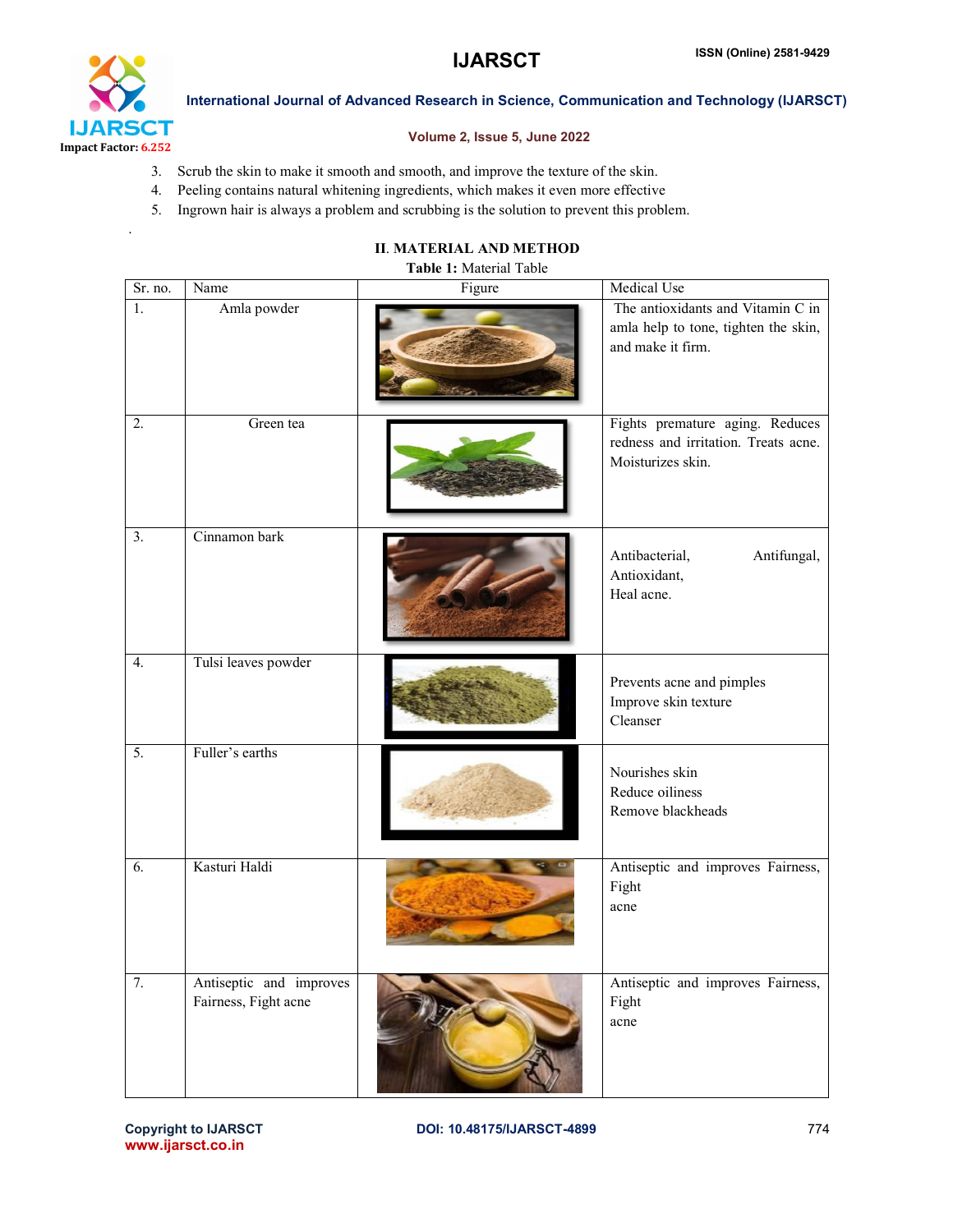

Volume 2, Issue 5, June 2022

| 8.  | Walnut shells         |                           | Exfoliating agent, protects skin<br>${\rm from}$ uv<br>rays reduce inflammation       |
|-----|-----------------------|---------------------------|---------------------------------------------------------------------------------------|
| 9.  | Coffee                |                           | Anti-oxidant, Ant aging, reduce<br>inflammation. Remove dark circle,<br>treat<br>acne |
| 10. | Carbapol              | <b>TUTHU</b>              | Gelling agent                                                                         |
| 11. | Propyl paraben        |                           | Preservative                                                                          |
| 12. | Triethanolamine       |                           | Neutraliser                                                                           |
| 13. | Propylene Glycol      | <b>HIVE RIGHT GENERAL</b> | Moisturiser                                                                           |
| 14. | Sodium Lauryl Sulfate |                           | Foaming agent                                                                         |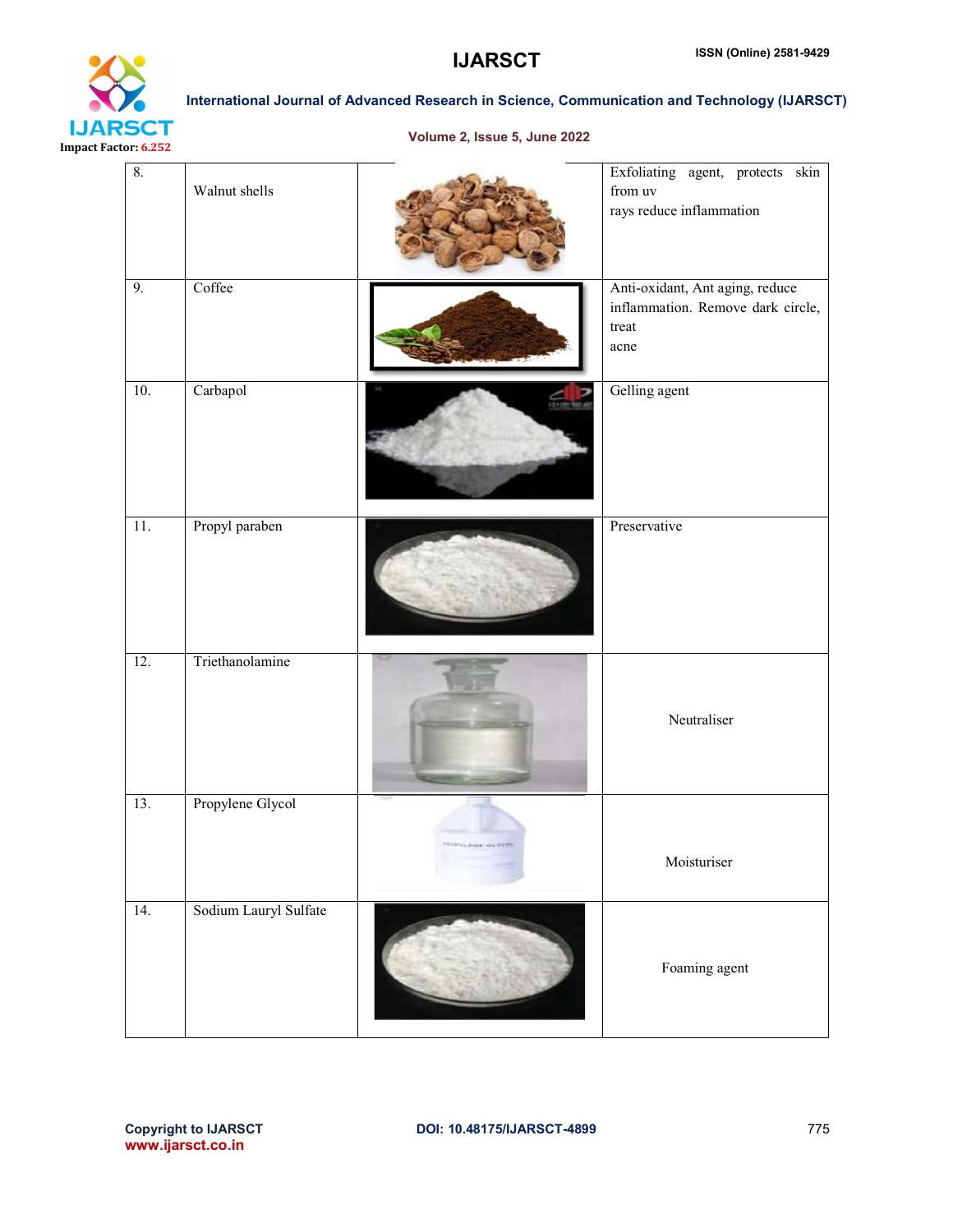

# Volume 2, Issue 5, June 2022

| 15. | Distilled water |  | Vehicle |
|-----|-----------------|--|---------|
|-----|-----------------|--|---------|

# 2.1 Formulation of Herbal Face Pack

Table 2: Formulation Table

| Sr. No.        | Name of Ingredients   | <b>Taken Quantity</b> |
|----------------|-----------------------|-----------------------|
| 1              | Amla powder           | 10                    |
| $\overline{c}$ | Green Tea             | 4                     |
| 3              | Cinnamon Powder       | 5                     |
| $\overline{4}$ | Tulsi powder          | 5                     |
| 5              | Fuller's earths       | 9                     |
| 6              | Kasturi halad         | 9                     |
| 7              | Ghee                  | 10                    |
| 8              | Walnut shells         | 7                     |
| 9              | Coffee                | 3                     |
| 10             | Carbapol              | 8                     |
| 11             | Methyl paraben        | $\overline{4}$        |
| 12             | Propylene gycol       | 7                     |
| 13             | Sodium lauryl sulfate | 8                     |
| 14             | Triethanolamine       | $\overline{4}$        |
| 15             | Distilled water       | q.s                   |

# 2.2 Preparation of extract commonly used Methods in the Extraction of Medicinal Plants

# A. Maceration

This is an extraction process in which Coarsely Powderd drug material, leaves or stem bark or root bark, are placed inside a container; menstruum is poured up until it is completely absorbed by the drug. The container is then sealed and stored for at least three days. The contents are shaken periodically, and when packaged inside the bottle it must be shaken from time to time to ensure complete release. At the end of the extraction, the micelle is separated from the marc by filtration or separation. Next, the micelle is then separated from the menstruum by evaporating in the oven or over a water bath. This method is simple and very suitable for thermolabile plant materials.

# B. Evaluation Parameters

The prepared face wash gel was evaluated for various parameters as follows.

- Colour: The colour of the face wash gel was checked visually.
- Odour: The formulation was evaluated for its odour by smelling it.
- pH: pH of the prepared gel was evaluated. Small amount of the gel was applied on the pH paper.
- Consistency: It was determined manually.
- Spread Ability: Small amount of the gel was placed on the glass slide and another glass slide was placed on the gel. A wooden weight was placed on it. The time required for the gel to spread and the area was measured. The amount and the area of gel on the glass slide represents the efficiency of spreadability.
- Extrudability: Small amount of gel was taken into a collapsible ointment tube. One end closed and the other end kept opened. Slight pressure was applied on the closed side. The time taken to extrude and the amount of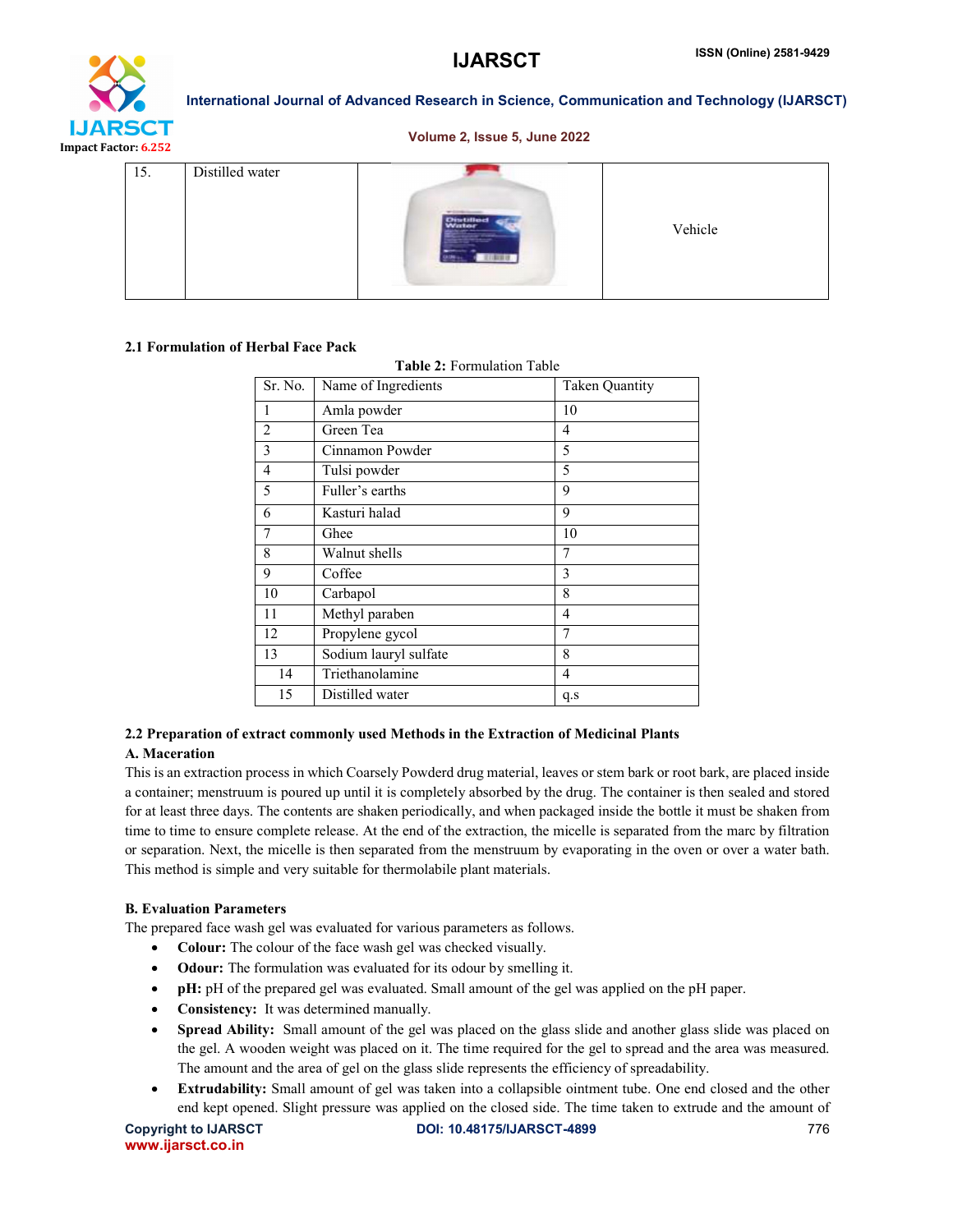

#### Volume 2, Issue 5, June 2022

gel extruded was noted.

- Irritability: Small amount of the gel was applied on the skin and kept for few minutes and found to be non irritant.
- Washability: Formulations were applied on the skin easily remove by washing with water were checked manually Grittiness The product was checked for the presence of any gritty particles by applying it on the skin.
- Foamability: Small amount of gel was taken in a beaker containing water. Initial volume was noted beaker was shaken for 10 times and the final volume was noted.
- Grittiness: The product was checked for the presence of any gritty particles by applying it on the skin.

# III. RESULT

- 1. Color- Yellowish- green
- 2. Odour-Characteristic
- 3. Consistency- Good
- 4. pH- pH of formulation was found to be 4.2.
- 5. Washability-Formulation easily removed by washing with water.
- 6. Rheological Study-Viscosity of formulation was found to be 505 cp at 20 rpm, 50% Torque and S-62.
- 7. Sensitivity-No any irritation, itching and redness occurs when applied on the human skin

# IV. CONCLUSION

In the current study herbal face scrub was formulated, evaluated for various parameters. The results indicated that the formulation passed the tests. The prepared poly-herbal formulation nourish, moisturize, cleanses, protect the skin against premature aging, acne, and pimples. Thus, the developed formulation can be used as an effective scrub for using it to bear a healthy and glowing skin. In this all natural ingredients were used, so that they had no side effects or fewer side effects. The prepared herbal scrub was found to be satisfied for the application on the skin to make it healthy and glowing. The application of the scrub gel which helps to improve blood circulation and increases oxygen supply to all surface of the skin. After application of scrub, skin becomes softer, cleaner and refreshed.

# ACKNOWLEDGMENT

Authors take it as a privilege to sincerely express my gratitude to Dr. Subhash Kumbhar, Principal, Samarth Institute of Pharmacy, Belhe for providing project amenities and permission to carry out this work. The authors are also thankful to respected Mr Sagar Tambe , for his valuable guidance, support and encouragement.

# **REFERENCES**

- [1]. Ghadage P. k Mahamuni and S.S Kachare , Formulation and Evaluation of herbal Scrub using Tamarind Peel, International Journal of Research,2020,volume IX (VII): 1-10.
- [2]. Esha Vatsa, Mehak Aggarwal, Shipra Gantum, Formulation and evaluation of polyherbal Facial Scrub, Just Agriculture, 2021, Vol 1(9): 1-6.
- [3]. Ligaya Taliana, Facial skin Health: Anti-Oxidant Facial Scrub from Red Dragen Fruit Extract, Journal of Asian Multicultural Research for Medical and Health Science Study, 2021, Vol 1 No. 2 (201-972 x); 001-005.
- [4]. Mahajan Shraddha, et-al., Formulation and Evaluationof Herbo- Mineral Facial Scrub, Journal of Drug Delivery and Therapeutics, 2020. Vol 10(3) : 195-197.
- [5]. charulata T. Nemade, Nayana Baste Formulation and Evaluation of Herbal Facial Scrub, World Journal of Pharmaceutical Research, 2014 Vol 3 (3) 4367-4371.
- [6]. Dr. Shweta P. Ghade, et-al., Formulation and Evaluation of facial Scrub containing Sunflower Seeds & other Natural Ingrediants,2019, Vol 8(9):1772-1781.
- [7]. Sonia Parashar, et-al., Antimicrbal and Antioxidant Activities of Fruits and Vegetable peels: A Review, Journal of Pharmacognosy and Phytochemistry, 2014 Vol 3(1): 164-164.
- [8]. Prathyusha, et-al, Formulation and Evaluation of polyherbal Face Scrubber for Oily Skin in Gel Form, International Journal of Pharmaceutical and Sciences and Drug Research,2019, Vol 11(4) : 126- 128.